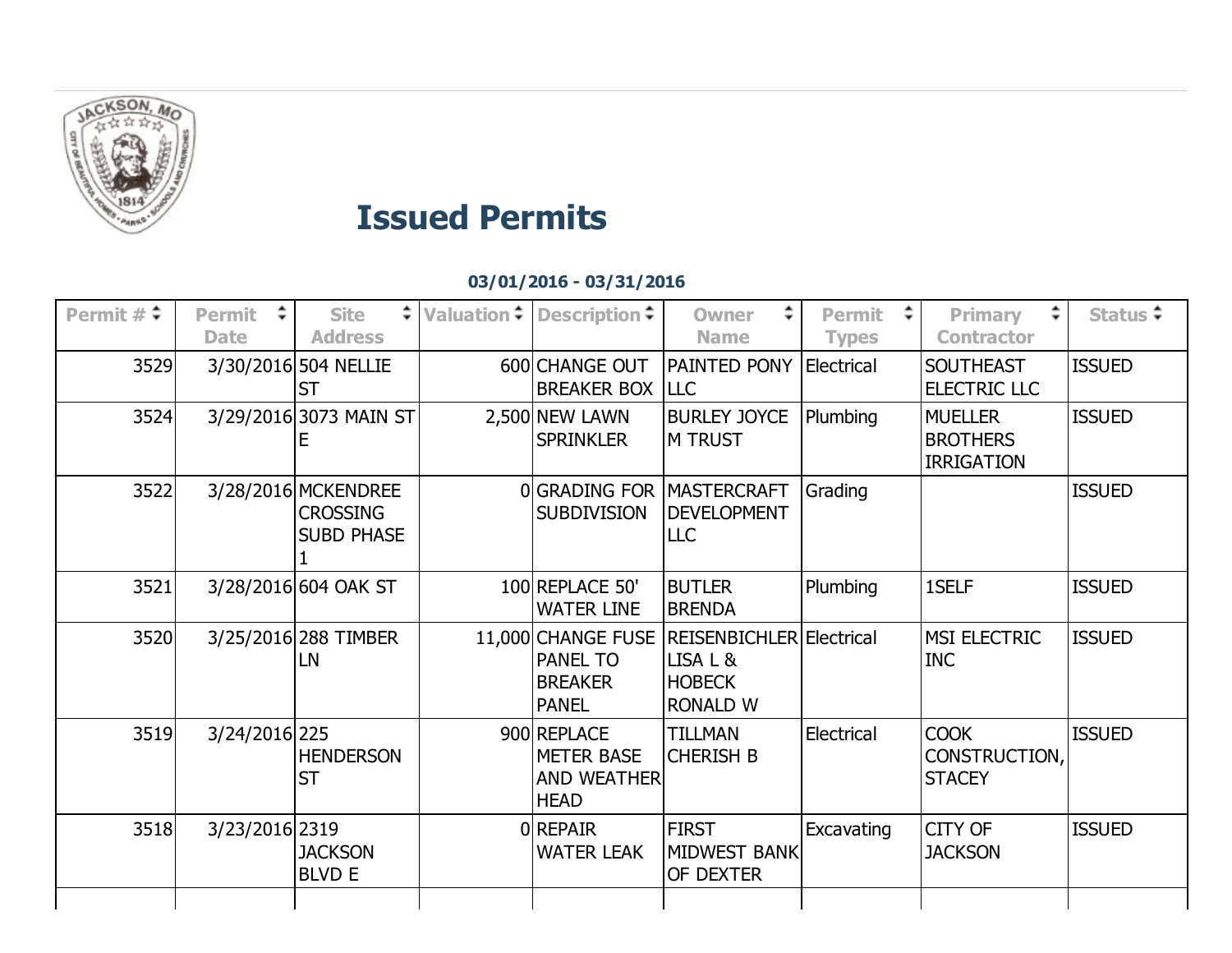| 3517 |                | 3/21/2016 626 GEORGIA<br>ST <sub>N</sub>  | OFIX WATER<br><b>SERVICE LINE</b><br><b>LEAK</b>                                    | <b>VARNEY</b><br><b>GORDON H JR</b>                           | Excavating      | <b>CITY OF</b><br><b>JACKSON</b>                                | <b>ISSUED</b> |
|------|----------------|-------------------------------------------|-------------------------------------------------------------------------------------|---------------------------------------------------------------|-----------------|-----------------------------------------------------------------|---------------|
| 3516 | 3/21/2016 1206 | <b>MORTON ST</b>                          | 1,000 REPLACE 60'<br>OF SEWER<br><b>LINE</b>                                        | MAZZANTI<br>ROBERT A III &<br><b>KATHRYN R S</b><br><b>UX</b> | Plumbing        | <b>FRITSCHE</b><br><b>PLUMBING &amp;</b><br><b>HEATING, LLC</b> | <b>ISSUED</b> |
| 3515 |                | 3/24/2016 1100 UNION<br><b>STATION RD</b> | 1,000 FINISHING<br><b>OUT</b><br><b>BASEMENT</b>                                    | <b>TRAVIS</b><br><b>BRUENDERMAN</b>                           | <b>Building</b> | 1SELF                                                           | <b>ISSUED</b> |
| 3514 | 3/18/2016 1635 | <b>ENTERPRISE</b><br>СT                   | 0 REPAIR<br><b>WATER</b><br><b>SERVICE LINE</b><br><b>LEAK</b>                      | SMITH SCOTT<br>& AMY                                          | Excavating      | <b>CITY OF</b><br><b>JACKSON</b>                                | <b>ISSUED</b> |
| 3513 | 3/17/2016 1337 | <b>FARMINGTON</b><br>N                    | 0 RUNNING<br><b>CABLE</b>                                                           | <b>KEEN</b><br><b>PROPERTIES</b><br><b>INC</b>                | Excavating      | <b>CUSTOM CABLE</b><br><b>SERVICES</b>                          | <b>ISSUED</b> |
| 3512 |                | 3/18/2016 121 MAIN ST<br>W                | 2,000 SEPARATING<br><b>BUILDING</b><br><b>SEWER FROM</b><br>119 W MAIN<br><b>ST</b> | <b>THOMAS</b><br><b>STRICKLAND</b>                            | Plumbing        | <b>MONROE</b><br>PLUMBING &<br>HEATING CO,<br><b>INC</b>        | <b>ISSUED</b> |
| 3511 |                | 3/23/2016 709 MAIN ST                     | 35,100 PLAYGROUND<br><b>AND FENCE</b>                                               | <b>HOPE</b><br><b>CHILDRENS</b><br><b>HOME</b>                | <b>Building</b> | <b>COLUMBIA</b><br><b>CONSTRUCTION</b><br><b>CORP</b>           | <b>ISSUED</b> |
| 3510 |                | 3/14/2016 1113 OLD<br><b>CAPE RD</b>      | 1,000 REPLACE 30FT<br>OF WATER<br><b>LINE</b>                                       | <b>KOECHING</b><br><b>BETTY L</b>                             | Plumbing        | <b>JUST FIX IT, LLC ISSUED</b>                                  |               |
| 3509 | 3/24/2016 206  | <b>WASHINGTON</b><br>ST <sub>E</sub>      | 1,750 GAS LINE<br><b>REPAIR</b>                                                     | <b>PRESBYTERIAN Excavating</b><br><b>CHURCH</b>               |                 | PUTZ BACKHOE ISSUED<br>SERVICE, LLC /<br>MICHAEL PUTZ           |               |
| 3506 | 3/21/2016 2290 | <b>PROVIDENCE</b><br><b>DR</b>            | 312,195 NEW SING<br>FAM RES W/<br><b>FINISH</b><br><b>BASEMENT</b>                  | <b>BLAKE</b><br><b>DOHOGNE</b><br><b>CONTS</b>                | <b>Building</b> | <b>DOHOGNE</b><br>CONSTRUCTION,<br><b>BLAKE</b>                 | <b>ISSUED</b> |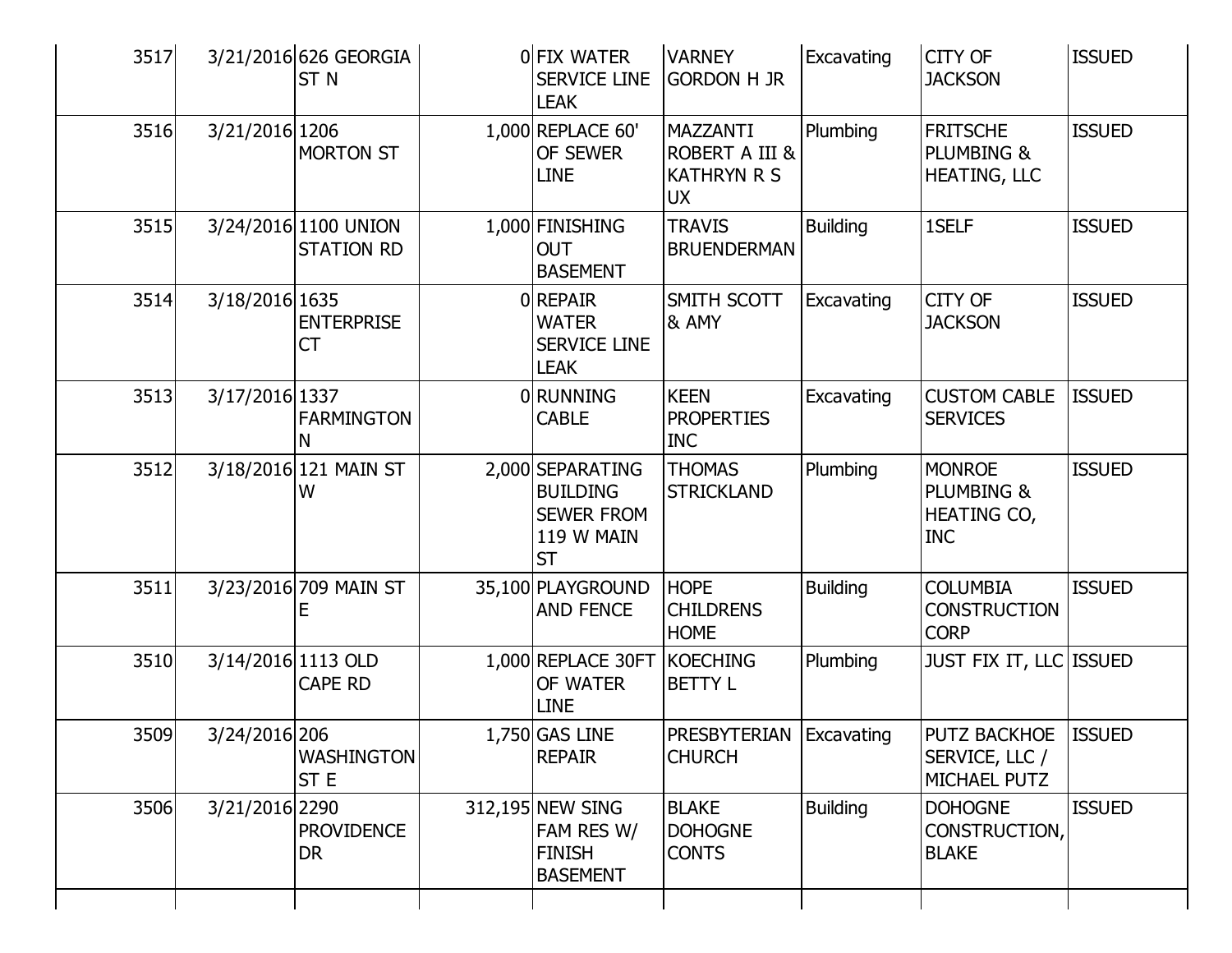| 3505 | 3/18/2016 2325 | <b>PROVIDENCE</b><br><b>DR</b>             | 313,815 NEW SING<br>FAM RES W/<br><b>FINISHED</b><br><b>BASEMENT</b>          | <b>RUESLER</b><br><b>COREY &amp;</b><br><b>AMANDA</b>           | <b>Building</b>   | <b>DOHOGNE</b><br>CONSTRUCTION,<br><b>BLAKE</b>            | <b>ISSUED</b> |
|------|----------------|--------------------------------------------|-------------------------------------------------------------------------------|-----------------------------------------------------------------|-------------------|------------------------------------------------------------|---------------|
| 3504 | 3/21/2016 2651 | <b>WATSON DR</b>                           | 197,100 NEW SING<br><b>FAM RES</b><br><b>UNFINISHED</b><br><b>BASEMENT</b>    | <b>SCOTT</b><br><b>VANGENNIP</b>                                | <b>Building</b>   | <b>VANGENNIP</b><br>HOMES, LLC                             | <b>ISSUED</b> |
| 3503 | 3/14/2016 1962 | <b>WATSON DR</b>                           | 2,500 WIDENING &<br><b>EXPANSION OF</b><br><b>EXISTING</b><br><b>DRIVEWAY</b> | <b>RAU DANIEL</b>                                               | <b>Building</b>   | 1SELF                                                      | <b>ISSUED</b> |
| 3502 |                | 3/15/2016 130 DEAL CT                      | 250 NEW 6' WOOD<br><b>PRIVACY</b><br><b>FENCE</b>                             | <b>ROBERTS</b><br><b>RICHARD L &amp;</b><br><b>JOANNE ET UX</b> | <b>Building</b>   | 1SELF                                                      | <b>ISSUED</b> |
| 3501 | 3/8/2016 3980  | <b>JACKSON</b><br><b>BLVD E</b>            | 4,000 INSTALL 500'<br>OF FIBER<br><b>OPTIC CABLE</b>                          | <b>SCHLICK</b><br><b>STEPHEN J &amp;</b><br><b>LINDA L UX</b>   | Excavating        | <b>NEXT</b><br><b>GENERATION</b><br><b>MANAGEMENT</b>      | <b>ISSUED</b> |
| 3500 |                | 3/7/2016 250 UNION<br><b>AVE S</b>         | 2,500 DEMO<br>TRAILERS AND E & MATTIE L<br><b>SHED</b>                        | <b>CLIPPARD BOB</b><br><b>TRUST</b>                             | <b>Demolition</b> | <b>JACKSON</b><br>DRYWALL CO,<br><b>LLC</b>                | <b>ISSUED</b> |
| 3499 | 3/7/2016 425   | <b>DEERWOOD</b><br><b>EAST</b>             | 3,500 GRAVEL<br><b>PARKING LOT</b><br><b>ADDITION</b>                         | <b>JACKSON AREA</b><br><b>BASEBALL</b><br><b>ASSOCIATION</b>    | <b>Building</b>   | <b>JACKSON R-2</b><br><b>SCHOOL</b><br><b>DISTRICT</b>     | <b>ISSUED</b> |
| 3497 |                | 3/3/2016 426 E MAIN<br><b>ST</b>           | 0 GRADING FOR<br><b>NEW</b><br><b>BUILDING</b>                                | <b>RAILROAD</b><br>PROPERTY /<br><b>FEEDERS LLC</b>             | Grading           | 1SELF                                                      | <b>ISSUED</b> |
| 3495 |                | 3/14/2016 424 PIONEER<br><b>ORCHARD RD</b> | 159,655 NEW SING<br><b>FAM RES</b><br><b>UNFINISHED</b><br><b>BASEMENT</b>    | <b>BRANDON O</b><br><b>WILLIAMS</b><br><b>CONST</b>             | <b>Building</b>   | <b>WILLIAMS</b><br><b>CONSTRUCTION</b><br><b>BRANDON O</b> | <b>ISSUED</b> |
| 3493 |                | 3/23/2016 2650 CLOVER<br>IST               | 5,000 ADD SOLAR<br><b>PANELS</b>                                              | <b>MYRACLE JERRY Electrical</b><br>R ETAL                       |                   | <b>MSI ELECTRIC</b><br><b>INC</b>                          | <b>ISSUED</b> |
| 3490 | 3/14/2016 1525 | <b>DISCOVERY</b>                           | 159,655 NEW SING<br><b>FAM RES</b>                                            | <b>BRANDON O</b><br><b>WILLIAMS</b>                             | <b>Building</b>   | <b>WILLIAMS</b><br>CONSTRUCTION,                           | <b>ISSUED</b> |